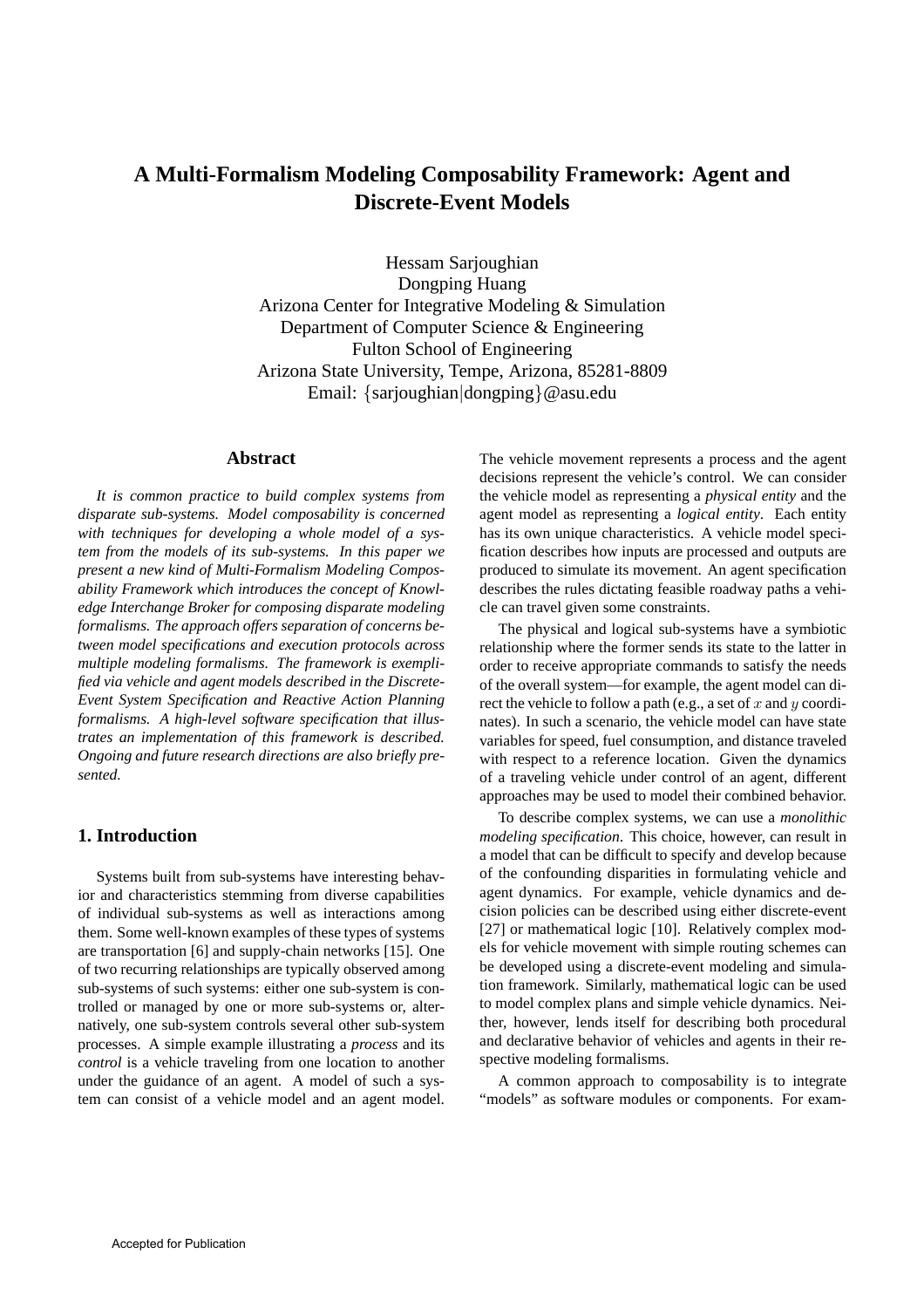ple, vehicle and agent models can be combined by writing customized software to handle data and control interactions. A model of a vehicle navigated via an agent model is developed by adding "software hooks and wires" to accommodate sending and receiving information between these models [12]. Alternatively, middleware technologies may be used to combine different execution engines, especially when there is a requirement for distributed or parallel execution. These approaches offer higher-level programming concepts and interfaces (i.e., a set of generalized services) to integrate models as software components. Indeed, numerous studies in many domains illustrate that while data and control can be successfully exchanged between models described in distinct formalisms, their integration often degenerates to software engineering or computer programming.

The above approaches, however, suffer from a major shortcoming—the resultant models rely on arbitrary modeling syntax and semantics, which not only make composition of disparate models difficult, but also adversely affect the degree to which composed models can be formalized. Thus, instead of *integrating models*, we propose *composing modeling formalisms*. This concept has been used for closely related modeling formalisms (e.g., [19]), but not for inherently different formalisms such as discrete-event and those for agent modeling (e.g., RAP). To help with model composability, we have developed a novel concept called *Knowledge Interchange Broker* (KIB). It enables *composition of modeling formalisms*. This kind of composability offers a common, generic basis for describing models that conform to their respective formalisms, yet the resultant composed models have well-defined structure and behavior.

## **2. Background**

Research in model composability has been underway from many disciplines including systems engineering, software engineering, and artificial intelligence. The basic (informal and formal) notion of composability and its challenges are well recognized from science and engineering points of view. In particular, composability concepts, theories, and techniques can be said to consist of *abstraction, modularity, hierarchy (aggregation, disaggregation), and encapsulation*. These provide a set of primitives for component *(de-)composition* and *reuse* and therefore model composability. Numerous studies have described characteristics of composability, some detailing technical and non-technical challenges in achieving composability (see [2, 7, 17, 21, 25]).

Systems theory offers a sound framework for composition of models. It has traditionally focused on creation of theories for design of systems and, in recent years, their implementation aspects. The system-theoretical concepts, principles, and formal treatment of time provide a sound foundation for continuous and discrete modeling formalisms. For continuous and discrete-event models, time base is continuous (i.e., real) and for discrete-time models, time base is discrete (i.e., integer). Formal specifications for input, output, and state trajectories, and their transition functions support rigorous model development. Two wellknown formalisms are *discrete-time specification* [26] and *discrete-event system specification* [27].

Systems theory offers two fundamental concepts. First, it enables characterization of a system at different levels of specification (e.g., input/output functions and statespace systems). Second, different types of formal specifications—continuous, discrete-time, and discrete-event dynamics—are supported within a framework such that they can be composed under well-defined conditions.

A system-theoretic specification is founded on the basic characterization of a system in terms of its *structure* and *behavior*. Behavior refers to the system's outwardly (visible) time-based manifestation as governed by its structure. Structure describes a system's architecture in terms of each component's structure and behavior and components' interactions. For example, the internal structure of a component can specify state set, state transitions, and pair-wise timed input/output data sets. Complex structures can be specified through hierarchical decomposition.

Another research direction which offers important concepts and methods for separation and composition of knowledge comes from the artificial intelligence (AI) community. An example of an AI approach for modeling complex systems is INTERRAP [18] which is based on Reactive Action Planner (RAP) [4]. It models a system's processes, control, and planning via a layered architecture in order to enable separation of concerns and systematic interaction and cooperation among agents.

#### **2.1. Related Work**

The software engineering paradigm largely leans toward specifying a system in terms of semi-formal modeling techniques. This paradigm often results in composing systems where the specifications of sub-systems have to be represented within a single modeling framework such as UML. Since a generalized framework must account for a variety of specifications (e.g., Activity and Statechart Diagrams) which do not have a common semantics, it becomes necessary to depend on the lowest common denominator to develop models and rely on defining concepts and abstractions using programming language constructs.

Other approaches focus on component-based modeling where a computational framework is used to execute finite state machines and, discrete-event, and continuous models (e.g., [16]). The theoretical basis of this approach, known as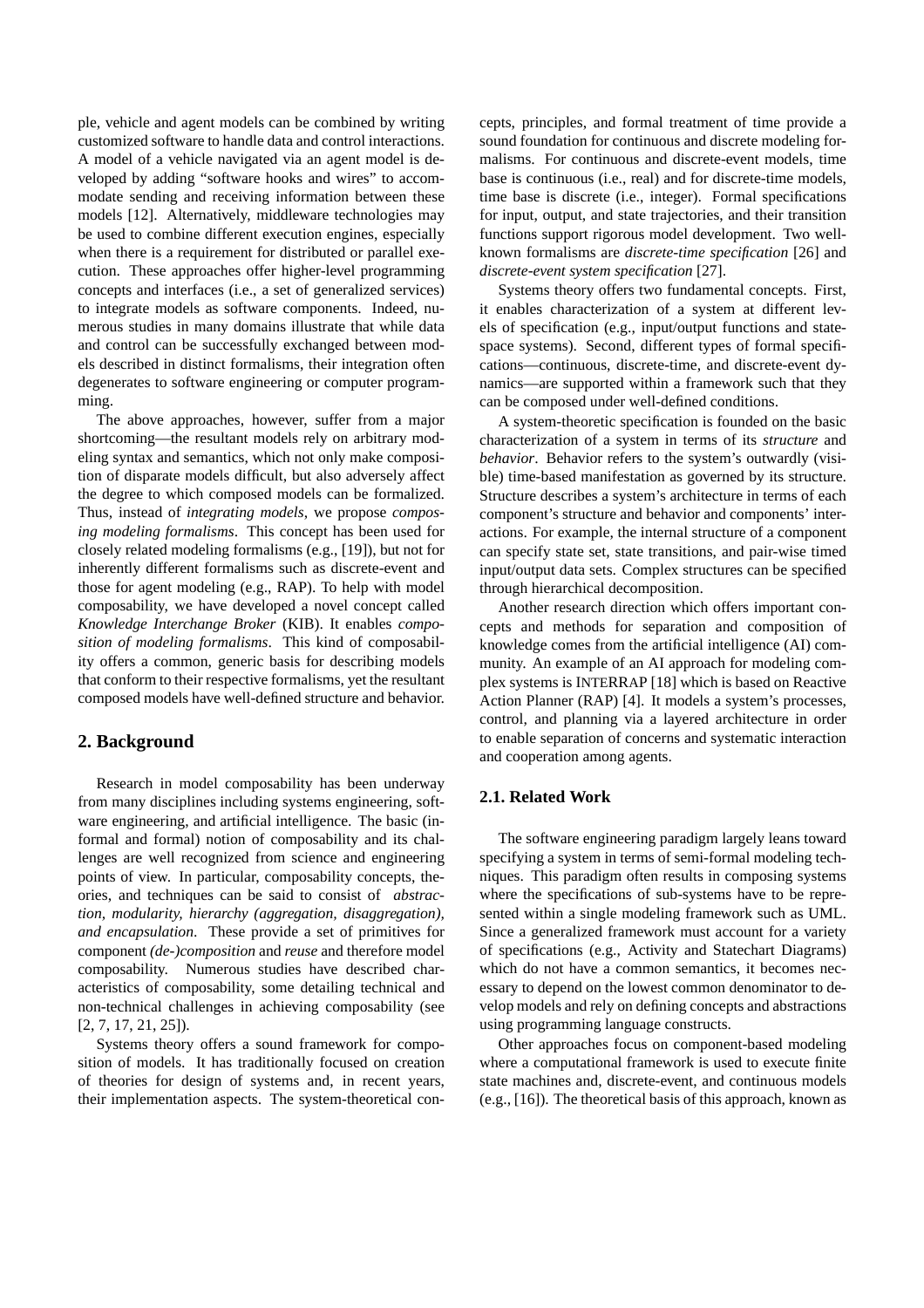Ptolemy II, relies on token-based dataflow to combine execution of models of mixed signal and hybrid systems. This approach formalizes input/output interactions among actors (model components) under the control of directors using interface automata [3]. This formalization is specialized for different computational domains including Communicating Sequential Processes and Process Networks. This approach can also be viewed as multi-formalism but with a software engineering focus. Another approach to composability is based on mapping some related formalisms (differential and algebraic equations, Petri nets, and finite state machines) into the DEVS formalism—this is a realization of a metamodeling concept [14].

Synthesis of simulation and physical components can also be carried out using *computational composability* and in particular interoperability. Mature technologies exist for enabling interoperability with simulation engines and other applications (see [8]). Interoperability enables different software programs to exchange information using service-oriented framework—i.e., offering different suites of generic services which can be brought together to satisfy specific needs.

Interoperability by itself, however, cannot ensure that the integrated models perform in a semantically consistent manner. Instead, if models are composed in a manner that is syntactically and semantically well-defined, then interoperability can provide a precise basis (methods and technology) for realization using appropriate software environments.

In addition, platform-independent business logic model development can be used to derive a platform-specific software model and subsequently automatic generation of target application code (known as *Model Driven Architecture* (MDA)). Two of the MDA specifications are Meta-Object Facility and XML Metadata Interchange, which are important for ensuring different syntactic specifications work together.

Related to this work is the integration of systemtheoretic modeling with a non-monotonic logical reasoning to support inductive modeling. This approach enables reasoning of time-based input/output model dynamics in a synchronous setting [20]. More closely related to the work presented here is the composability of (a) discrete-event (DEVS) and (b) linear programming (LP) [11] for the semiconductor supply-chain domain, in which we describe a knowledge interchange broker to support i) detailed process and decision models for semiconductor supply-chain networks and ii) configurable data aggregation/disaggregation mapping. Another closely related work addresses composition of the DEVS and Model Predictive Control model specifications [22].

#### **3. Modeling Composability Framework**

A useful concept underlying the success of modeling approaches is the separation of a model's specification from its execution protocol. For example, separation of a simulation model description (specification) from its execution (simulator) allows composed models, expressed within one modeling formalism, to be executed using alternative simulation protocols in both single or multi-processors [24]. This separation is important when applied to formalism composability. In particular, it provides a basis to address the consensus that approaches and technologies based on the concept of interoperability<sup>1</sup> by themselves cannot support component-based (modeling & simulation) composability (e.g., see [2]).

We consider a modeling formalism to consist of a model specification and an execution protocol with a unique syntactic and semantic characterization<sup>2</sup>. We use "the separation of model specification and execution protocol" as our conceptual basis for the multi-formalism modeling composability framework. As stated earlier, the main idea is to "compose modeling formalisms" instead of "composing models". The difference is that without composability at the level of modeling formalisms, composability can only be achieved via interoperation ranging from low-level programming constructs to high-level middleware services. Consider two modeling formalisms suitable for specifying and executing a vehicle guided to a destination as an example. One modeling formalism can be discrete-event specification and its associated simulation protocol. Another can be of an agent specification and its interpreter. Formalism composability, therefore, is defined as a pair consisting of two specifications (e.g., DEVS and RAP specifications) and the interaction of their executors (e.g., DEVS simulator and RAP interpreter) [23].

As shown in Figure 1 the DEVS formalism is suitable for representing the vehicle dynamics and the RAP formalism for the agent decisions. Here, we refer to process flow (movement of vehicles) and decision making (paths to follow) as distinct *layers* to emphasize that the agent model and vehicle simulation model represent two levels of abstraction of the overall system-i.e., the agent model describes higher-level knowledge (decisions) compared to the vehicle simulation model (operations). An important benefit of this approach is that the general-purpose multiformalism model composition can support different do-

<sup>&</sup>lt;sup>1</sup> Interoperability refers to how two or more simulation/execution applications can work together either using middleware (e.g., message exchange and time management protocols) or inter-process services. As mentioned above, several differences between composability and interoperability have been described.

 $2A$  formalism may have several implementations. While each can be consistent with the formalism specification, the implementations may differ due to lower level expressiveness used in their designs.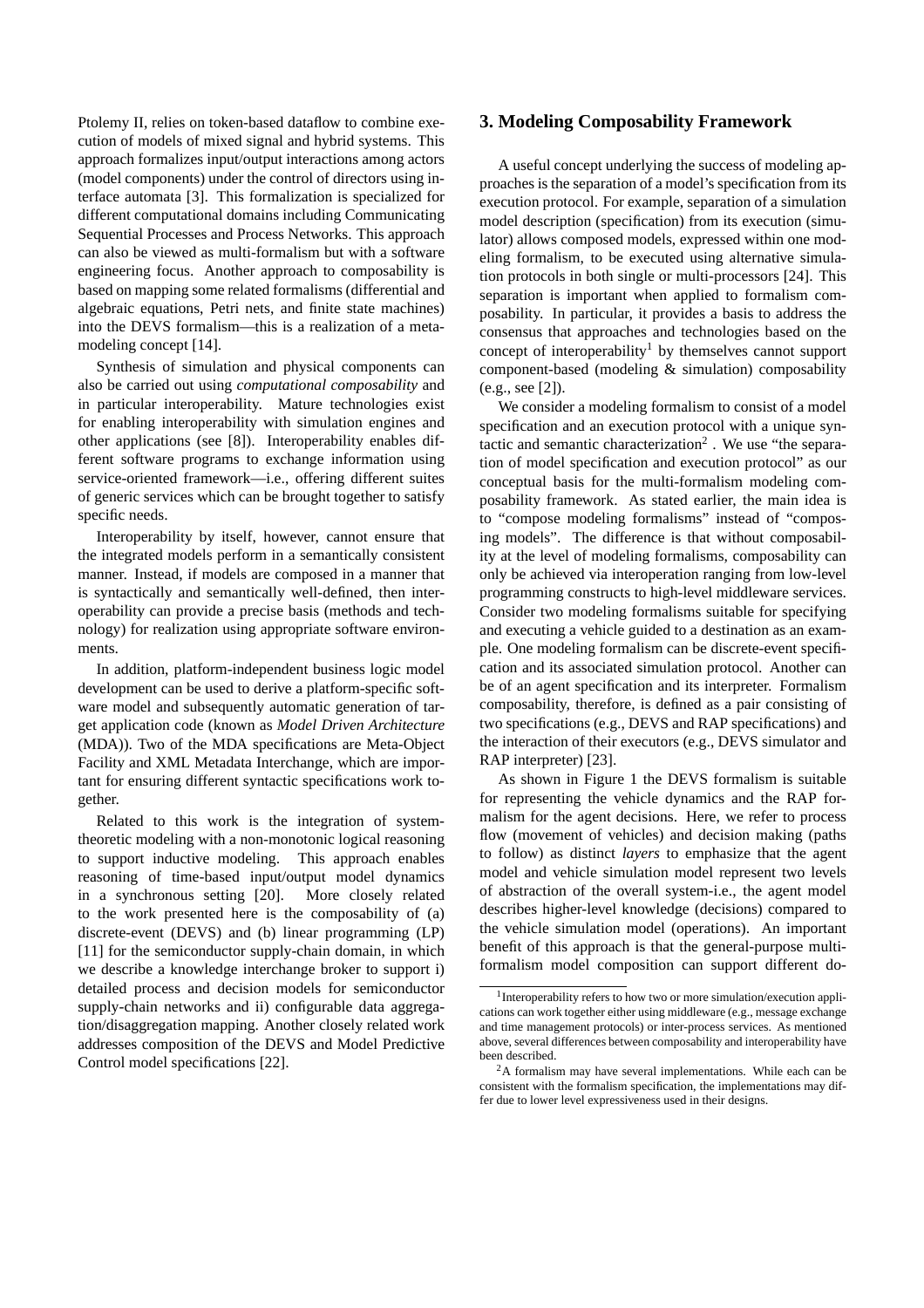mains (see Figure 1). Furthermore, this approach naturally applies to distributed systems where physical process flows and logical decision making can be executed separately.

Therefore, with this framework, we have a basis to characterize *model heterogeneity*—i.e., composition of a larger model composed from smaller model components described in different modeling formalisms. For example, this approach supports composability of DEVS and RAP formalisms upon which a separate layer of domain-specific network systems can be specified such that the structure and behavior of the composed models are consistent within the DEVS/RAP multi-formalism framework using the *Composition Specification* and its corresponding *Executor* (see Figure 1). The KIB formalism, therefore, allows specification of all models to include proper syntactic structure and behavioral semantics with generalized support for data and control between the DEVS and RAP formalisms.



**Figure 1. Multi-formalism modeling composability framework.**

It should be noted that no modeling formalism can ensure validity of models universally; rather, models can be shown to be i) syntactically correct and ii) semantically valid for a well-defined set of requirements. The key (twofold) capability is to support development of DEVS and RAP models separately and also to allow their composition. That is, the DEVS and RAP modeling formalisms are composed to allow for (i) exchange of appropriately mapped outputs to inputs data (messages) and (ii) appropriate data transformation under a well-defined interaction protocol (at various levels of homomorphism).

Therefore, the composition of two formalisms is defined in terms of the Composition Specification, and its corresponding Executor as depicted in Figure 1. In contrast, "pseudo composability" can be supported by using lowlevel generalized services (e.g., [13]) that are specialized for high-level modeling formalisms. Next, we consider the KIB's Composition Specification and Executor for the DEVS and RAP formalisms.

#### **3.1. Composition of DEVS and RAP Formalisms**

We begin with brief descriptions of the Discrete-Event System Specification (DEVS) [27] and Reactive Action Planning (RAP) [4, 5] formalisms. The DEVS atomic model specification— $\langle X, S, Y, \delta_{int}, \delta_{out}, \delta_{conf}, \lambda, ta \rangle$ —allows representing state transitions using internal transition function  $(\delta_{int})$  in the absence of external events which can be received on input ports. Modeling of arbitrary arrival of input events is characterized using the external transition function ( $\delta_{out}$ ). Concurrent internal and event transitions can be specified with the confluent transition function ( $\delta_{conf}$ ). The output function ( $\lambda$ ) specifies mapping of states  $(S)$  to outputs  $(Y)$ . The time advance function  $(ta)$  determines the holding times for states  $(S)$ . Input and output events are associated with ports (i.e.,  $X \doteq (port, value)$ ). The atomic models can be coupled hierarchically using output to input, input to input, and output to output port couplings.

The Reactive Action Planning system consists of an Interpreter, Task Agenda, Monitor Agenda, and a library of Reactive Action Packages (RAP) where hierarchical, sequential, or parallel tasks can be executed given the state of the world and actions to be taken to satisfy some logical conditions. Each RAP specification is described using a set of well-defined formulas in mathematical logic—i.e.,  $A_1 \ldots A_k \vdash W$  where  $A_i$ 's for  $i = 1, \ldots, n$  are facts and W represents all possible logical deductions given a set of axioms. Therefore, as shown in Figure 2, the RAP library consists of a collection of rules expressed as logical clauses where index is a unique identifier, succeed, fail, precondition, and constraints specify conditions in which the RAP can be used, and retries limits the number of retries (see below). The on-start, query, etc are task nets (i.e., method) to be executed when the RAP task begins and finishes.

(define-RAP index (succeed query)(fail query)(precondition query)(constraints query)(retries query)(on-start |query |failure |success |finish task-net forms)(method plan-for-carrying-out tasks))

#### **Figure 2. Syntax for Reactive Action Packages.**

Each RAP defines a group of possible ways a task may be carried out given different world situations. RAP events are asynchronous messages which may be generated internally or externally. The elementary constructs of RAP are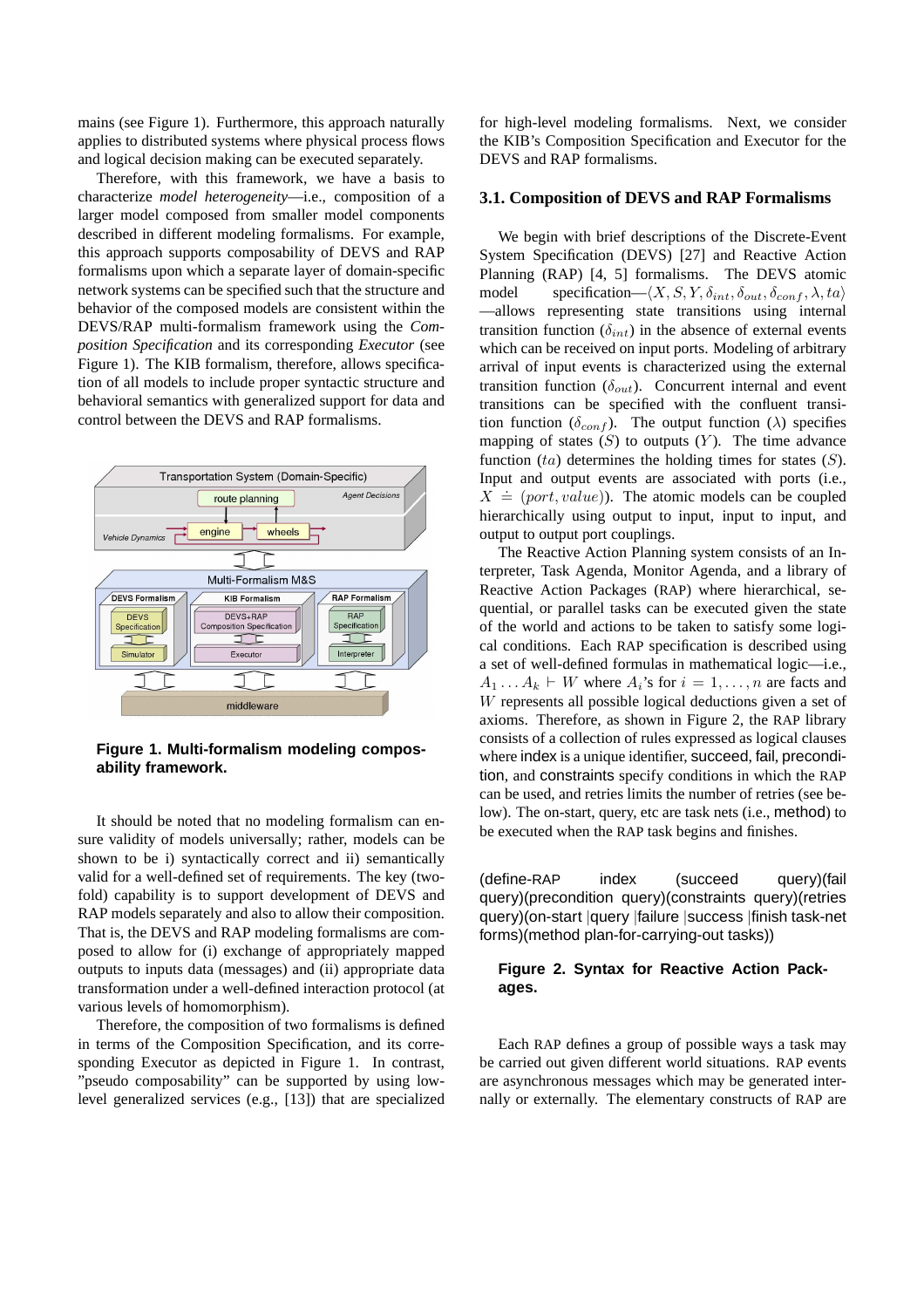query and action (command) events. These events change the memory of RAP. Each of these is specified using (eventname. args)-e.g., (position A x y) specifies vehicle A's x and y coordinates. The expression used in the events can have numeric and logical operators.

The Task Agenda consists of a set of tasks which may be generated externally or internally. These tasks may come from a planner supporting a particular set of goals for a specific domain (e.g., guide a vehicle to a destination from a starting location). To support asynchronous handling of tasks, the RAP Monitor is defined similar to RAPs where start, active, trigger, and reset constructs are included. The primitives wait-for-time and wait-for-event time constructs are defined for the RAP Monitor. These can be used to manage situations within which the RAPs can be processed since RAPs are not specified in terms of time. The Monitor Agenda, although not strictly necessary, can be used to monitor situations when specific events in the world require placing tasks in the Task Agenda (e.g., upon detecting low fuel level, the agent guides the vehicle to a location for refueling). The Interpreter is a type of resolution theorem-prover that can correctly execute the logical formulae in the memory and the RAPs.

#### **3.2. KIB Specification**

The composition of two modeling formalisms is defined via a generalized *Knowledge Interchange Broker*<sup>3</sup> (KIB), which specifies *event mapping*, *synchronization*, *concurrency*, and *timing* properties. These properties can be described in terms of structure and behavior of the composition specification and executor as exemplified using the DEVS and RAP formalisms [23]. The proposed approach to multi-formalism composition, therefore, is based on characterizing how two formalisms can interact with one another. Input and output mappings are required to support composition of models based on message types and interactions which are syntactically and semantically well-defined for the modeling formalism as shown in Figure 3.

For example, the vehicle needs to receive and process input events such as adjust-speed (object, v) from the KIB. The agent command must be mapped into the input event of the vehicle model (speed,  $v$ ) where speed is the input port name and v is the agent's demand velocity. In contrast, since the RAP events do not have ports, the KIB needs only to send the values of the DEVS output messages. These mappings or translation ( $I_{KIB} \mapsto O_{KIB}$ ) are carried out in the KIB instead of being handled inside the DEVS and RAP models (refer to Figure 3).

The messages (events) exchanged between DEVS and RAP can be arbitrarily complex—e.g., an input message sent from DEVS to RAP can be moveToPosition(vehicle, x, y). Obviously, the KIB is tasked with bi-directional message translation and mapping and therefore it accounts for the structural aspect of model composability—it must handle the disparity between the DEVS and RAP inputs and outputs. Message mappings can be specified such that two messages have *identity*, *isomorphic*, and *homomorphic* relationships. The messages expressed in two distinct modeling formalisms can have simple structures (e.g., a string) or complex structures (e.g., a list of objects). Thus, a suite of *data translation* schemes based on the two participating modeling formalisms and domain knowledge mappings is needed. The data translation can be arbitrarily complex since the generalized DEVS and RAP message structures can be specialized to meet domain specific needs.



 $I_{KIB} = I_{DEVS \rightarrow KIB} \vee I_{KIB \leftarrow RAP}$  and  $O_{KIB} = O_{DEVS \leftarrow KIB} \vee O_{KIB \rightarrow RAP}$  where  $I_{DEVS} = O_{DEVS \leftarrow KIB}, O_{DEVS} = I_{DEVS \rightarrow KIB},$  $I_{RAP} = O_{KIB \to RAP}, O_{RAP} = I_{KIB \leftarrow RAP}$ 

## **Figure 3. DEVS/RAP KIB I/O mapping and transformation.**

The message mapping  $M \mapsto N$ mentioned above is based on the well-known concepts of knowledge reduction and augmentation. *Knowledge reduction* is simpler, in comparison with knowledge augmentation, since the KIB needs to discard information in the process of translating one message type to another. For example, given any DEVS model message (port, value), the port information needs to be discarded. In contrast, for *knowledge augmentation*, consider a RAP message. Since the RAP messages do not have ports associated with them, the KIB must assign ports to these messages before they can be sent out as DEVS messages. To handle this, the DEVS formalism can be extended to have a pair of unique single input and output ports dedicated to receiving and sending messages to and from the KIB. The KIB therefore needs to support not only message *decoding* but *encoding* as well. Further more, to deal with the complexity of information mapping, the KIB can provide a basis for handling different types of data abstraction and concretization (i.e., aggregation or disaggregation).

<sup>&</sup>lt;sup>3</sup>The term KIB is coined in reference to the Knowledge Interchange Format (KIF) [9]. KIF is useful for information interchange between disparate computer languages. Its level of abstraction (programming languages), however, does not lend it to describing model specifications and therefore model composability as presented here.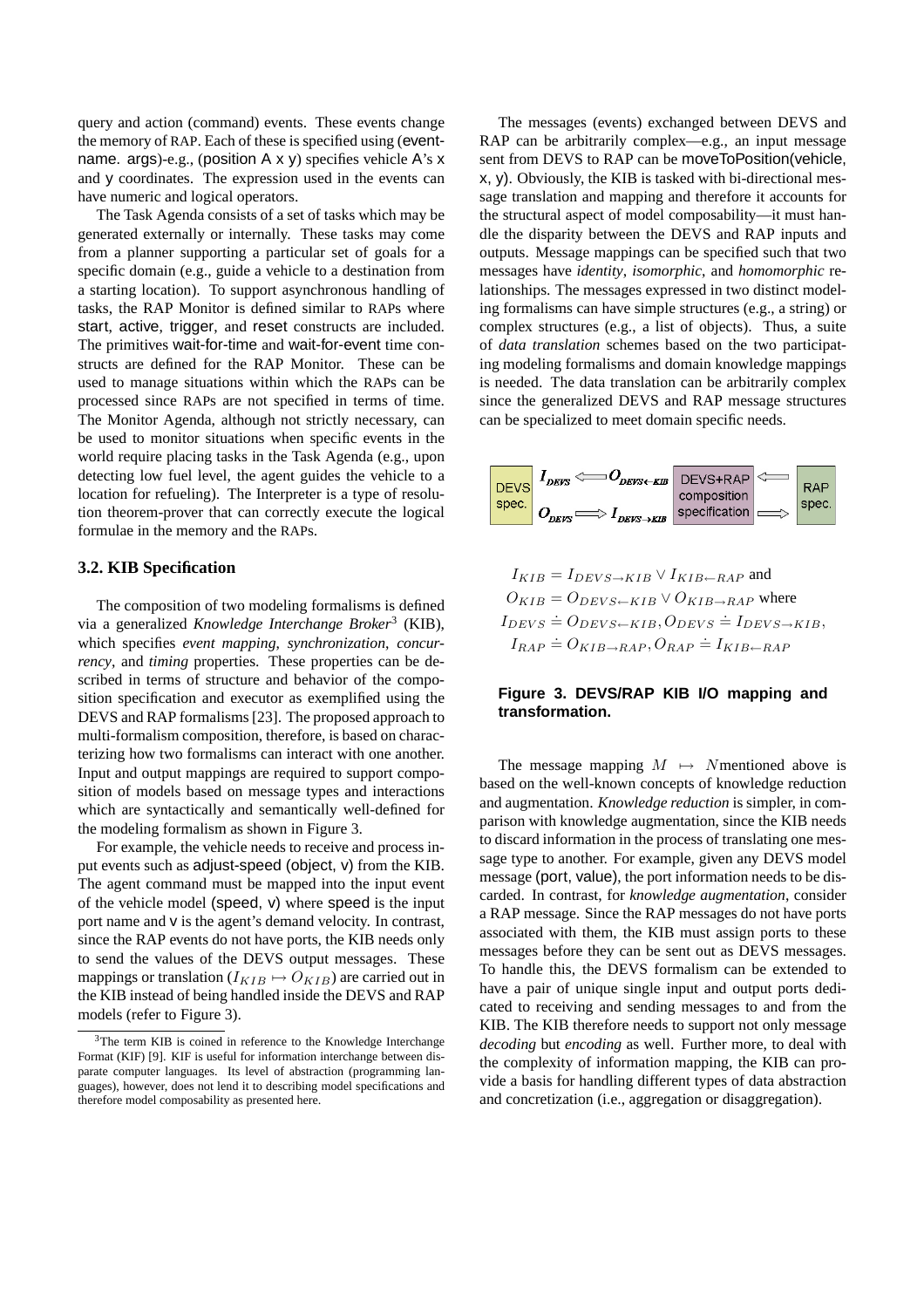In addition to the structural specification of the KIB, we also need to specify its *behavioral aspect*. The specification must account for ordering of messages exchanged. The control of messages among DEVS, KIB, and RAP can be described in terms of *synchronization*, *concurrency*, and *timing* concepts and their specifications. A DEVS model may send an output message and receive an input message from the RAP model. Consider a situation where RAP is guiding the vehicle based on its amount of available fuel. Since the vehicle may send this information while also receiving a query from RAP about its speed, the KIB specification must support synchronization of multiple messages to be sent and received.

Related to synchronization is *concurrency* of messages. The parallel DEVS formalism supports concurrent execution of model components and multiple input and output events. It supports sending and receiving multiple events through multiple ports. RAP, unlike DEVS, can send its command and query messages sequentially. The capability to handle concurrent events is important. Consider the situation where the vehicle sends the distance left to reach its destination and its current location at the same time. The KIB needs to be able to receive these concurrent messages from the vehicle model and send them to the agent model in some order. Since these DEVS can send messages simultaneously, the KIB must order the DEVS messages before sending them to the RAP. This is appropriate since concurrent DEVS messages are not causally dependent, and the messages sent to the RAP need to be ordered based on the domain-specific choices to be supported in the RAPs.

The KIB may be defined to execute while consuming (logical) *time*. Since the DEVS formalism explicitly accounts for passage of time, and the RAP formalism does not, the use of time in the KIB is not strictly required. This is because the RAP can respond to queries in zero logical time. Similarly, it can generate commands while consuming no logical time w.r.t. the DEVS simulation protocol. As mentioned earlier, the RAP tasks may account for passage of time via it's the RAP Monitor. In this case, the RAP tasks can be executed using wait-for-time and waitfor-event time constructs defined within the RAP Monitor. The presence of logical time in both DEVS and RAP can require the KIB to manage the ordering of its messages. This may be achieved with a KIB that uses a reference time assuming its mappings do not consume logical time. Alternatively, the processing of messages may be defined using time-based (causal) ordering.

The combination of synchronization and concurrency is used to define the DEVS+RAP Composition Specification control protocol. The ordering of messages in the KIB—messages sent to and received from the DEVS and RAP models—is based on DEVS sending a message to RAP followed by receiving a response (message) from the RAP. In this scheme the interaction between RAP and DEVS is circumscribed based on the DEVS abstract simulator protocol. Once the output messages of the DEVS are sent to the KIB, the DEVS simulator is stopped until a response is received from the KIB (and therefore RAP). The KIB's executor, therefore, is responsible for synchronous message interactions between DEVS and RAP while no logical time is consumed with respect to the DEVS simulator. That is, each cycle of interaction between DEVS and RAP (messages sent and received via the KIB) occurs during one DEVS simulation cycle—i.e., the simulation clock remains unchanged and therefore no clock is necessary in the specification of the KIB executor. Under this interaction regime, local control in the process and planning models can be specified independently of the KIB control protocol. This type of synchronization is implemented in the DEVS/RAP environment which is briefly described in the next section.

Aside from the just described synchronous executor control protocol, DEVS and RAP may also interact via an asynchronous executor. In general, we can define two types of asynchronous interactions depending on whether or not one or both of the formalisms are time based. For example, the RAP system may use a Monitor to manage creation of RAP tasks in response to unexpected events. Without the RAP Monitor, the synchronous KIB specification is simpler and sufficient if the RAP responses can be considered to happen instantaneously. In contrast, the KIB can be asynchronous. The KIB asynchronicity can be defined based on the causality of the DEVS and RAP messages generated according to the DEVS simulation protocol and the RAP interpreter. With asynchronous process flow, the vehicle can continue to travel along its current route while the agent is devising new (updated) routes. The asynchronous interaction with explicit accounting for time can be defined in terms of (logical or real-time) clocks. That is, with a time-based KIB executor, the DEVS simulator and the RAP interpreter can execute concurrently while handling message mapping and interaction.

## **4. DEVS/RAP Environment**

The multi-formalism modeling framework presented in the previous section can be developed using different software design techniques and programming languages. Here we describe a high-level software design for the DEVS/RAP KIB environment. We highlight its basic capabilities—message mapping and synchronization of events—and how they are supported. Two main elements of the DEVS/RAP KIB environment are shown in Figure 4 [23].

The KIB was developed in Java to simplify its interaction with DEVSJAVA [1]. Similarly, the interaction be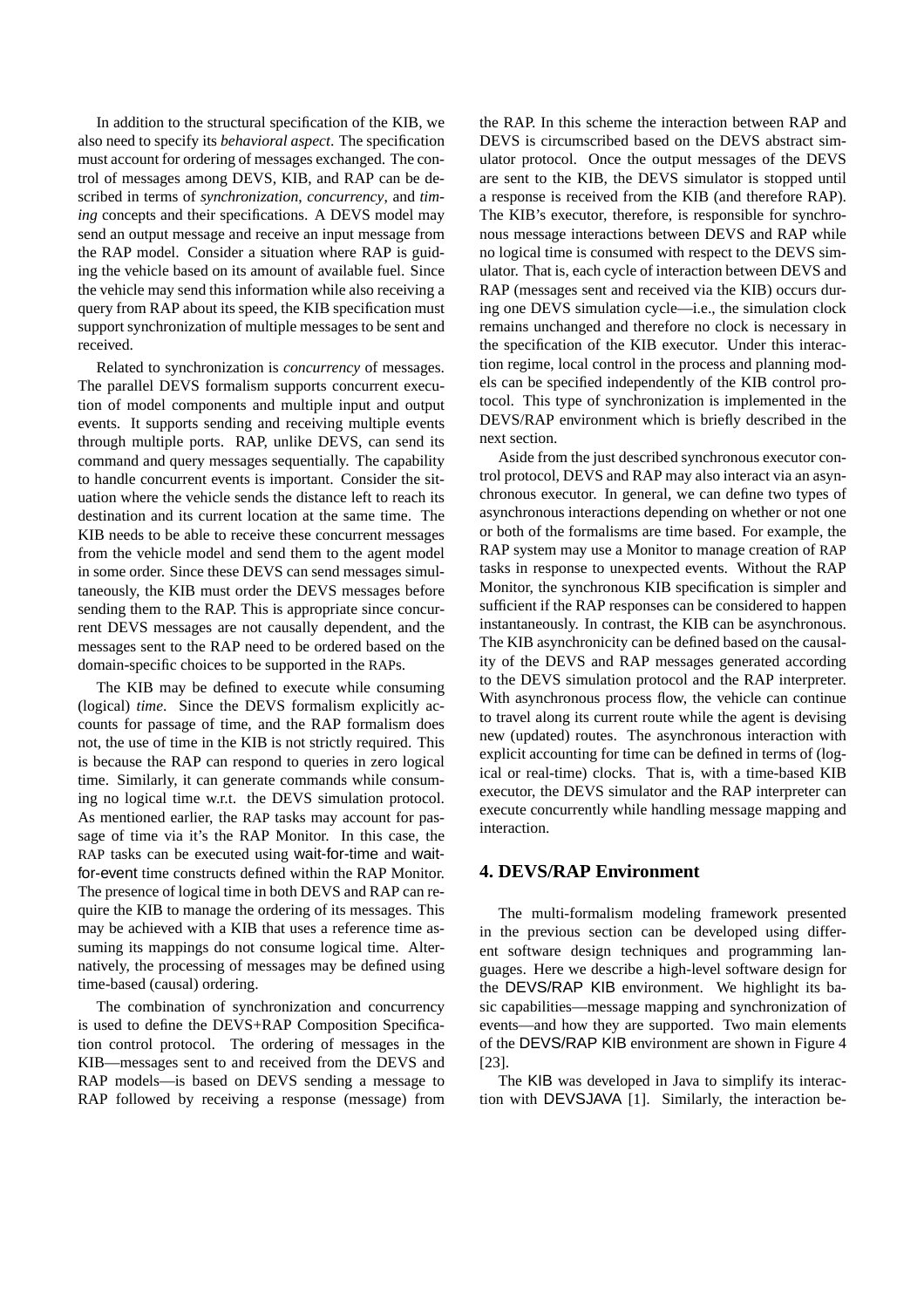tween the KIB and the RAP was developed in C++ since the RAP interacts with its outside world via C++ wrapper around MZScheme [5]. The software design specification of the KIB was developed in accordance with Figure 3—the structure and behavior of the KIB message mappings and synchronization are consistent with those that are defined above and those of the DEVS and RAP formalisms. The executor of the DEVS+RAP Composition Specification is responsible for message mapping and controlling the interactions between DEVSJAVA and RAP. In this design, ordering and mapping of DEVSJAVA and RAP messages are assigned respectively to the JSimMessageManager and CRAPMessageManager. The ordering of messages to and from the KIB was designed into the RapBridge and SimulatorBridge packages and their interfaces, respectively. We used JNI as our primitive connectivity between the Java and C++ programming languages.



**Figure 4. DEVS/RAP KIB implementation.**

The control of the composed models is initiated by DE-VSJAVA and is maintained by the KIB. This choice of initialization and control was in part due to the need for the Java Virtual Machine to create the RAP system and to load the RAPs or agent models. As mentioned above, the KIB synchronization between the DEVSJAVA and RAP system is referenced with respect to the DEVSJAVA simulator cycle.

#### **5. Conclusions**

We have proposed a new framework where combined process dynamics and decision making models—in particular, discrete-event processes and agent-based planning—can be developed within a model-theoretic composability approach. This framework is useful for characterizing the structure and behavior of a system's model whose overall dynamics are derived from its sub-systems' dynamics. This work offers a generalized basis and a methodology toward model validation and execution verification for heterogeneous systems. Our ongoing research is focusing on time-based asynchronous composability and a hierarchical knowledge interchange broker where three or more modeling formalisms are to be composed [11, 22].

#### **6. Acknowledgements**

This research was initially supported by Advanced Simulation Center, Lockheed Martin in Sunnyvale, California and subsequently by the Intel Research Council, Chandler Arizona. Steven Hall from the Advanced Simulation Center provided key insights on difficulties for integrating the RAP and the DEVS-C++ models. The first author acknowledges Gary Godding of the Arizona State University and Karl Kempf of the Intel Corporation for stimulating discussions about data transformation in complex domains. The DEVS/RAP environment has been developed jointly with Jeff Plummer of General Dynamics and with the help from Preston Cox of Lockheed Martin. Thanks to Elizabeth Pulcini for her help in preparing this manuscript.

## **References**

- [1] ACIMS. *Arizona Center for Integrative Modeling and Simulation*, 2001 [cited 2005]. Available from: http://www.acims.arizona.edu/SOFTWARE.
- [2] P. Davis and R. Anderson. *Improving the Composability of Department of Defense Models and Simulations*. RAND, Santa Monica, CA, 2004.
- [3] L. de Alfaro and T. Henzinger. Interface automata. In *Proceedings of the 8th European Software Engineering Conference*, Vienna, Austria, 2001.
- [4] R. Firby. *Adaptive Execution in Complex Dynamic Worlds*. PhD thesis, Computer Science Department, Yale University, New Heaven, CT, 1989.
- [5] R. Firby and W. Fitzgerald. *The* RAP *System Language Manual, Version 2.0*. Neodesic Corporation, Evanston, IL, 1999.
- [6] K. Fisher, J. Müller, and M.Pischel. Cooperative transporttion scheduling: An application domain for dai. *Applied Artificial Intelligence, Special Issue on Intelligent Agents*, 1(10):1–33, 1996.
- [7] P. Fishwick. Next generation modeling: A grand challenge. In *International Conference on Grand Challenges for Modeling and Simulation*, San Antonio, Texas, USA, 2002. SCS.
- [8] R. Fujimoto. *Parallel and Distributed Simulation Systems*. John Wiley and Sons Inc., 2000.
- [9] M. Genesereth and R. Fikes. *Knowledge Interchange Format Reference Manual, Version 3*. Computer Science Department, Stanford University, 1992.
- [10] M. Genesereth and N. Nilsson. *Logical Foundation of Artificial Intelligence*. Morgan Kufmann, San Mateo, CA, 1987.
- [11] G. Godding, H. Sarjoughian, and K. Kempf. Multiformalism modeling approach for semiconductor supply/demand networks. In *Proceedings of Winter Simulation Conference*, Washington DC, USA, 2004.
- [12] M. Hocaoglu, H. Sarjoughian, and C. Firat. DEVS/RAP: Agent-based simulation. In *AI, Simulation and Planning in High-Autonomy Systems*, Lisbon, Portual, 2002. SCS.